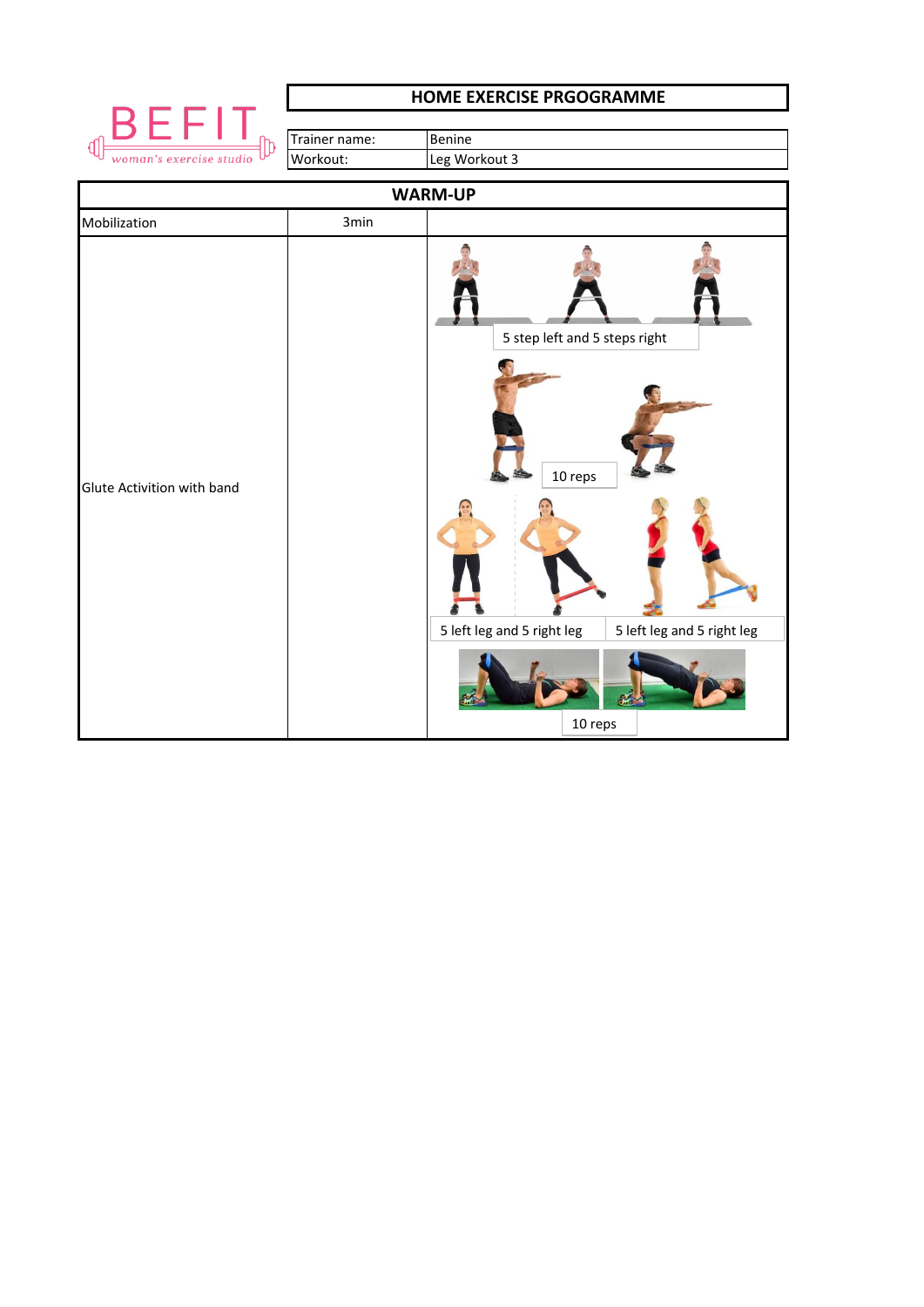| <b>WORKOUT</b>                                                                 |                         |                                                                                                     |  |  |
|--------------------------------------------------------------------------------|-------------------------|-----------------------------------------------------------------------------------------------------|--|--|
| Repeat each combo 3 times. Try to do the 2 exercises after each other and then |                         |                                                                                                     |  |  |
| take a rest before you do the second set.                                      |                         |                                                                                                     |  |  |
| COMBO <sub>1</sub>                                                             |                         |                                                                                                     |  |  |
| <b>EXERCISE</b>                                                                | <b>REPS</b>             | NOTES/ILLUSTRATION                                                                                  |  |  |
| Kettlebell Squat with side leg<br>squeeze out<br>10kg Kettlebell               | 12                      | 2.<br>Sqaut then left leg out. Then squat and take<br>right leg out. Hold kettlebell in the middle. |  |  |
| Back Lunge with knee drive<br>6kg Dumbbells                                    | 10 (left and right)     | Hold dumbbells on your side.                                                                        |  |  |
|                                                                                |                         | <b>COMBO2</b>                                                                                       |  |  |
|                                                                                |                         |                                                                                                     |  |  |
| Kettlebell Narrow Squat with leg<br>squeeze back<br>10kg Kettlebell            | 12                      | Sqaut then left leg out. Then squat and take<br>right leg out. Hold kettlebell infront.             |  |  |
| Side lunge and step in.<br>6kg Dumbbells                                       | 10 (right and left)     |                                                                                                     |  |  |
| COMBO <sub>3</sub>                                                             |                         |                                                                                                     |  |  |
| <b>Walking Lunges</b><br>6kg Dumbbells                                         | 20 Alternating<br>Steps | Hold dumbbells on your side.                                                                        |  |  |
| Jump Squat                                                                     | 10                      |                                                                                                     |  |  |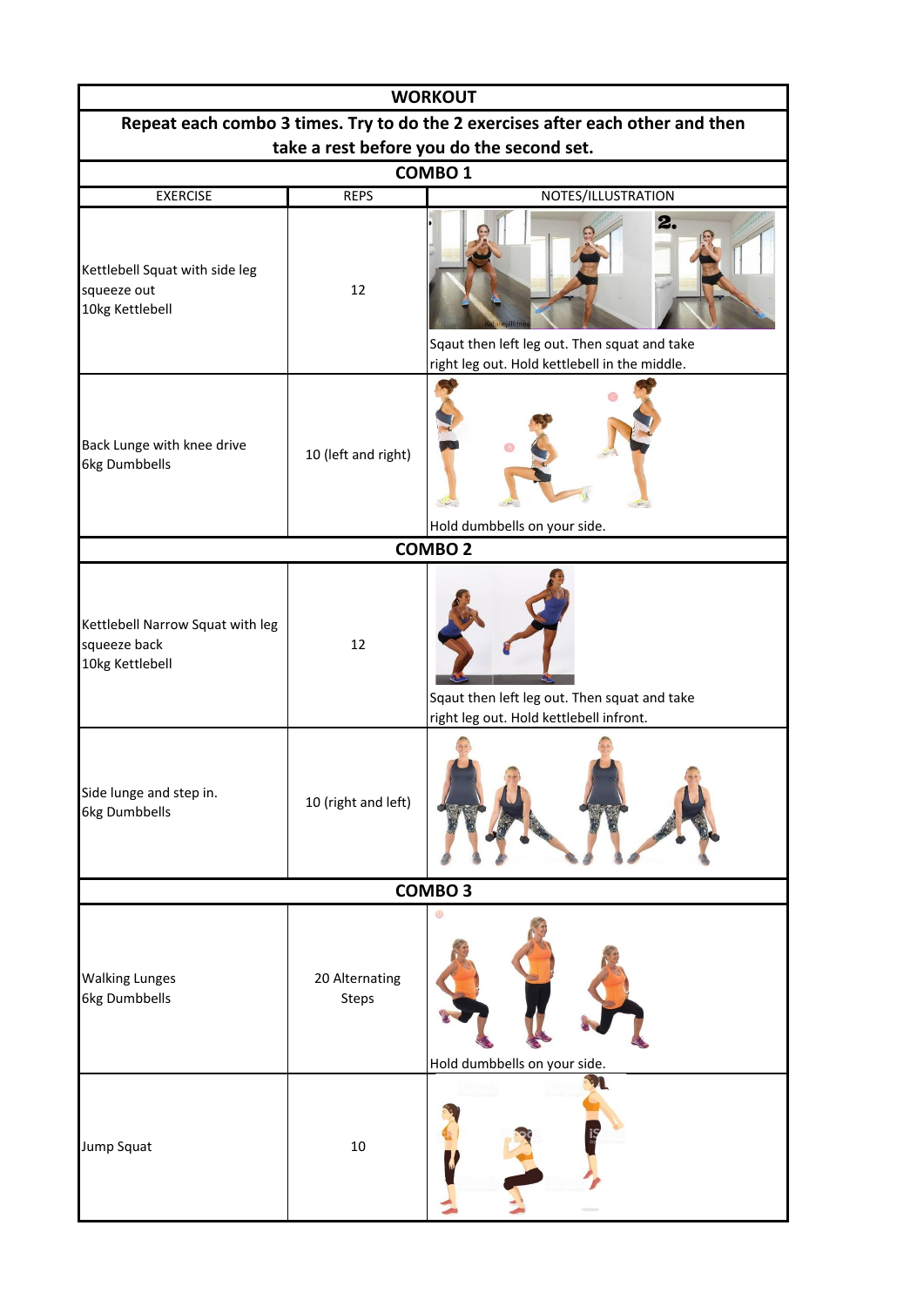| COMBO <sub>4</sub>                         |                     |                                                                                                                                            |  |
|--------------------------------------------|---------------------|--------------------------------------------------------------------------------------------------------------------------------------------|--|
| Walking Side Step Squat<br>10kg Kettlebell | 20 Steps            | You can do 5 to the right and then 5 to the left followed by<br>another 5 right and 5 left. Hold kettlebell in the middle as<br>you squat. |  |
| Jump Lunges                                | $10\,$              | B                                                                                                                                          |  |
|                                            |                     | COMBO <sub>5</sub>                                                                                                                         |  |
| 6kg Dumbbells                              | 12                  |                                                                                                                                            |  |
| Side Leg lift on all fours with<br>band    | 10 (right and left) | wor                                                                                                                                        |  |